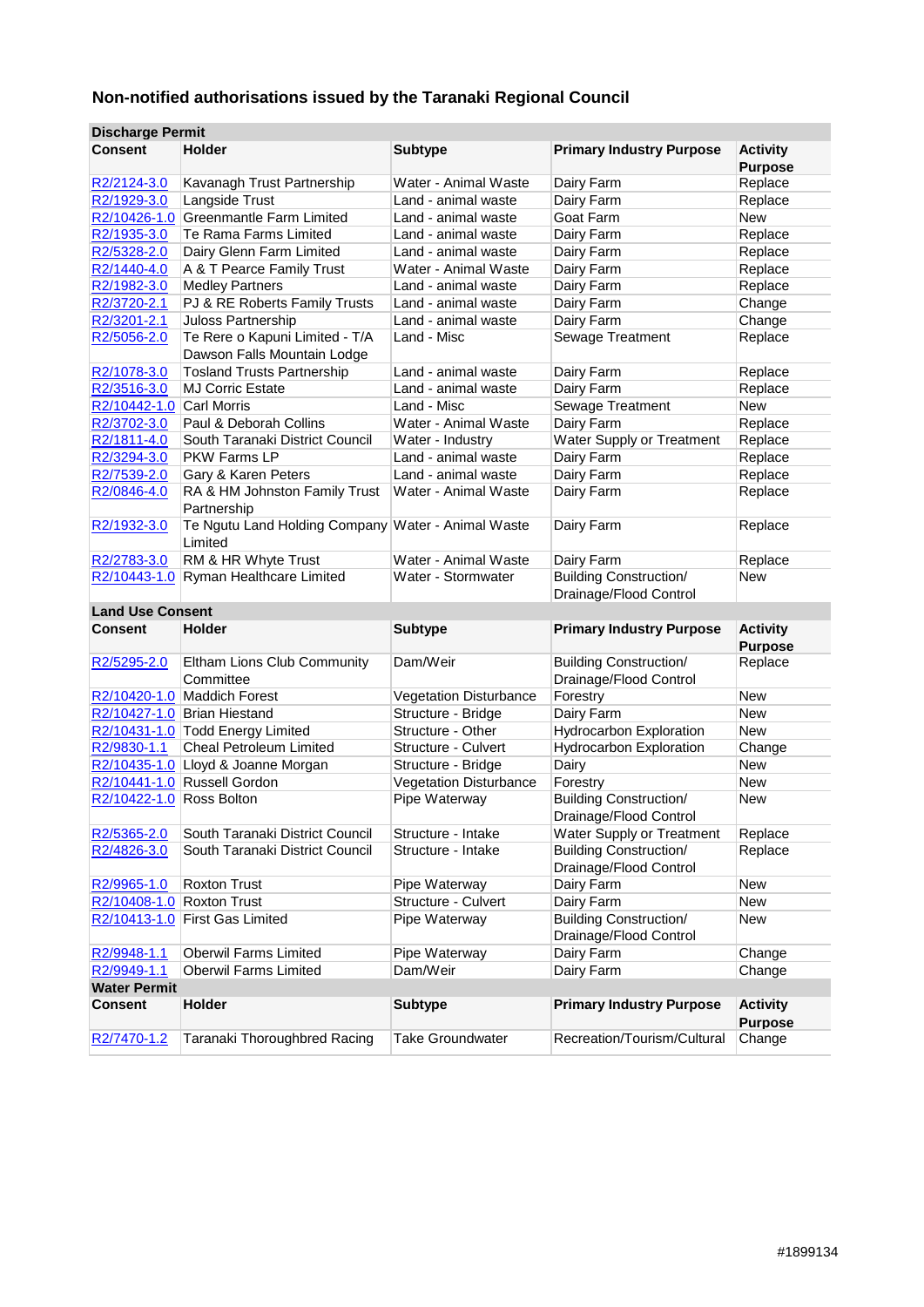Kavanagh Trust Partnership **Expiry Date:** 01 Dec 2041 C/- EFS Accounting Ltd, PO Box 4210, New Plymouth 4340

**Location:** 103 Wirihana Road, Hawera **Application Purpose:** Replace

R2/2124-3.0 **Commencement Date:** 31 May 2017 **Review Dates:** June 2023, June 2029, June 2035 **Activity Class:** Controlled

To discharge farm dairy effluent onto land, and until 1 June 2018 after treatment in an oxidation pond system, into an unnamed tributary of the Waingongoro River

| R2/1929-3.0                                     | <b>Commencement Date: 31 May 2017</b>                                                        |
|-------------------------------------------------|----------------------------------------------------------------------------------------------|
| Langside Trust                                  | Expiry Date: 01 Dec 2041                                                                     |
| Graeme Washer, 456 South Road, RD 11,<br>Hawera | Review Dates: June 2023, June 2029,<br>June 2035<br><b>Activity Class: Controlled</b>        |
| <b>Location:</b> Main South Road, Hawera        | <b>Application Purpose: Replace</b>                                                          |
| To discharge farm dairy effluent onto land      |                                                                                              |
| R2/10426-1.0                                    | Commencement Date: 06 Jun 2017                                                               |
| Greenmantle Farm Limited                        | Expiry Date: 01 Dec 2039                                                                     |
| 620 Mokau Road, RD 44, Urenui 4377              | Review Dates: June 2021, June 2027,<br><b>June 2033</b><br><b>Activity Class: Controlled</b> |
| Location: 620 Mokau Road, Urenui                | <b>Application Purpose: New</b>                                                              |
| To discharge goat farm dairy effluent onto land |                                                                                              |

Te Rama Farms Limited **Expiry Date:** 01 Dec 2041 Andrew Tippett, 129 Scott Road, RD 11, Hawera 4671

**Location:** 129 Scott Road, Hawera **Application Purpose:** Replace To discharge farm dairy effluent onto land

R2/1935-3.0 **Commencement Date:** 06 Jun 2017 **Review Dates:** June 2023, June 2029, June 2035 **Activity Class:** Controlled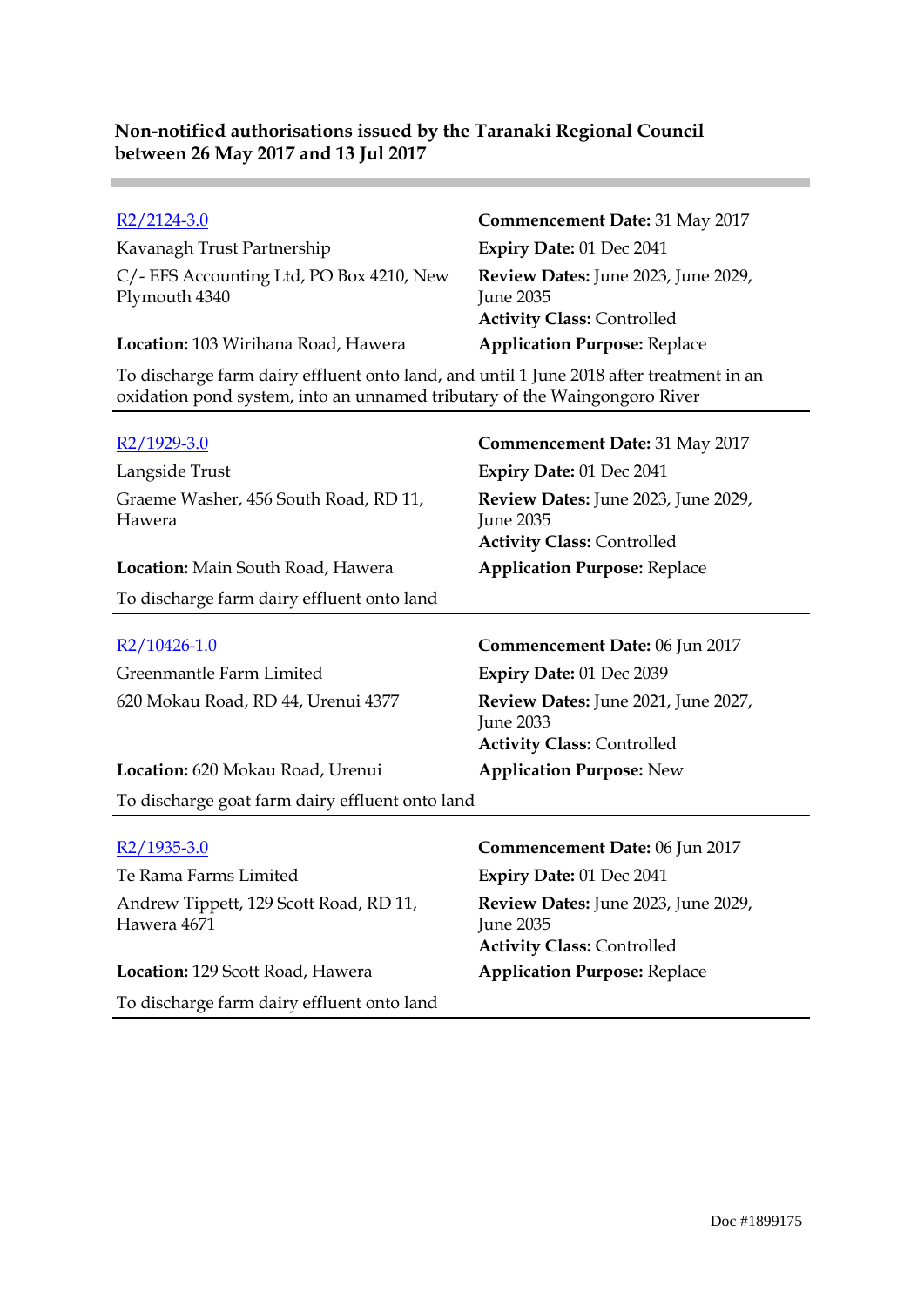| $R2/5295-2.0$                                                      | Commencement Date: 07 Jun 2017                                             |
|--------------------------------------------------------------------|----------------------------------------------------------------------------|
| Eltham Lions Club Community Committee<br>Expiry Date: 01 Jun 2035  |                                                                            |
| PO Box 95, Eltham 4353                                             | Review Dates: June 2023, June 2029<br><b>Activity Class: Discretionary</b> |
| <b>Location:</b> Bridger Park, Eltham Road, Eltham                 | <b>Application Purpose: Replace</b>                                        |
| To use a weir in the Mangawharawhara Stream for aesthetic purposes |                                                                            |

| $R2/10420-1.0$                        | Commencement Date: 07 Jun 2017                                                                                                                                                                                                                                                                              |
|---------------------------------------|-------------------------------------------------------------------------------------------------------------------------------------------------------------------------------------------------------------------------------------------------------------------------------------------------------------|
| Maddich Forest                        | Expiry Date: 01 Jun 2020                                                                                                                                                                                                                                                                                    |
| 53 Dawson Street, New Plymouth 4310   | <b>Review Dates:</b><br><b>Activity Class: Controlled</b>                                                                                                                                                                                                                                                   |
| Location: 487 Braemore Road, Waverley | <b>Application Purpose: New</b>                                                                                                                                                                                                                                                                             |
|                                       | $\mathbf{1}$ , $\mathbf{1}$ , $\mathbf{1}$ , $\mathbf{1}$ , $\mathbf{1}$ , $\mathbf{1}$ , $\mathbf{1}$ , $\mathbf{1}$ , $\mathbf{1}$ , $\mathbf{1}$ , $\mathbf{1}$ , $\mathbf{1}$ , $\mathbf{1}$ , $\mathbf{1}$ , $\mathbf{1}$ , $\mathbf{1}$ , $\mathbf{1}$ , $\mathbf{1}$ , $\mathbf{1}$ , $\mathbf{1}$ , |

To undertake vegetation disturbance activities, and to discharge stormwater and sediment from soil disturbance to land from forest harvesting and associated roading

| R2/10427-1.0                        | Commencement Date: 08 Jun 2017                                             |
|-------------------------------------|----------------------------------------------------------------------------|
| Brian Hiestand                      | <b>Expiry Date: 01 Jun 2036</b>                                            |
| 1095 Auroa Road, RD 28, Hawera 4678 | Review Dates: June 2024, June 2030<br><b>Activity Class: Discretionary</b> |
| Location: 2291 Eltham Road, Awatuna | <b>Application Purpose: New</b>                                            |

To remove and replace an existing bridge over an unnamed tributary of the Oeo Stream, including associated disturbance of the stream bed

| $R2/5328-2.0$<br>Dairy Glenn Farm Limited  | Commencement Date: 13 Jun 2017<br>Expiry Date: 01 Dec 2041                            |
|--------------------------------------------|---------------------------------------------------------------------------------------|
| 304 Manaia Road, RD 28, Hawera 4678        | Review Dates: June 2023, June 2029,<br>June 2035<br><b>Activity Class: Controlled</b> |
| Location: 210 Upper Glenn Road, Manaia     | <b>Application Purpose: Replace</b>                                                   |
| To discharge farm dairy effluent onto land |                                                                                       |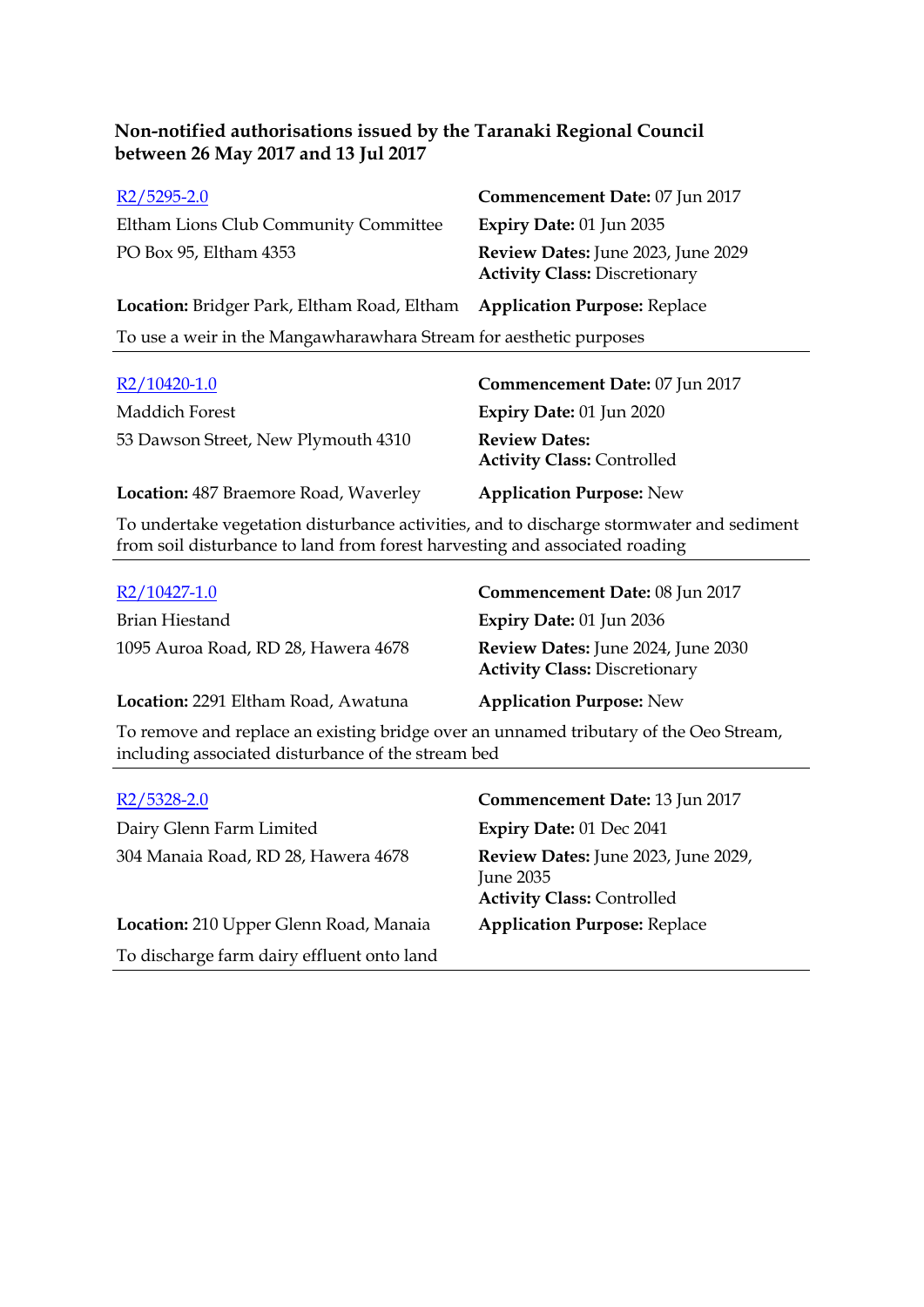| R2/10431-1.0                           | Commencement Date: 15 Jun 2017                                             |
|----------------------------------------|----------------------------------------------------------------------------|
| <b>Todd Energy Limited</b>             | Expiry Date: 01 Jun 2033                                                   |
| PO Box 802, New Plymouth 4340          | Review Dates: June 2021, June 2027<br><b>Activity Class: Discretionary</b> |
| Location: 1334 Otaraoa Road, Tikorangi | <b>Application Purpose: New</b>                                            |

To place a stormwater detention structure and associated erosion protection measures in an unnamed tributary of the Mangahewa Stream, including associated stream bed disturbance, modification and reclamation

| $R2/9830-1.1$                                       | Commencement Date: 15 Jun 2017                                         |
|-----------------------------------------------------|------------------------------------------------------------------------|
| Cheal Petroleum Limited                             | Expiry Date: 01 Jun 2028                                               |
| PO Box 402, New Plymouth 4340                       | <b>Review Dates: June 2022</b><br><b>Activity Class: Discretionary</b> |
| Location: Cheal-D wellsite, Bird Road,<br>Stratford | <b>Application Purpose: Change</b>                                     |

To install a culvert in an unnamed tributary of the Kahikatea Stream for access purposes, including associated disturbance of the stream bed

Change of consent conditions to increase the length of the culvert and depth of fill on top of the culvert

| $R2/10435-1.0$                                                                            | Commencement Date: 20 Jun 2017                                             |
|-------------------------------------------------------------------------------------------|----------------------------------------------------------------------------|
| Lloyd & Joanne Morgan                                                                     | Expiry Date: 01 Jun 2036                                                   |
| 118 Upper Ngariki Road, RD 34, Opunake<br>4684                                            | Review Dates: June 2024, June 2030<br><b>Activity Class: Discretionary</b> |
| Location: 118 Upper Ngariki Road, Rahotu                                                  | <b>Application Purpose: New</b>                                            |
| To construct a new bridge over the Oaoiti Stream, including associated disturbance of the |                                                                            |

stream bed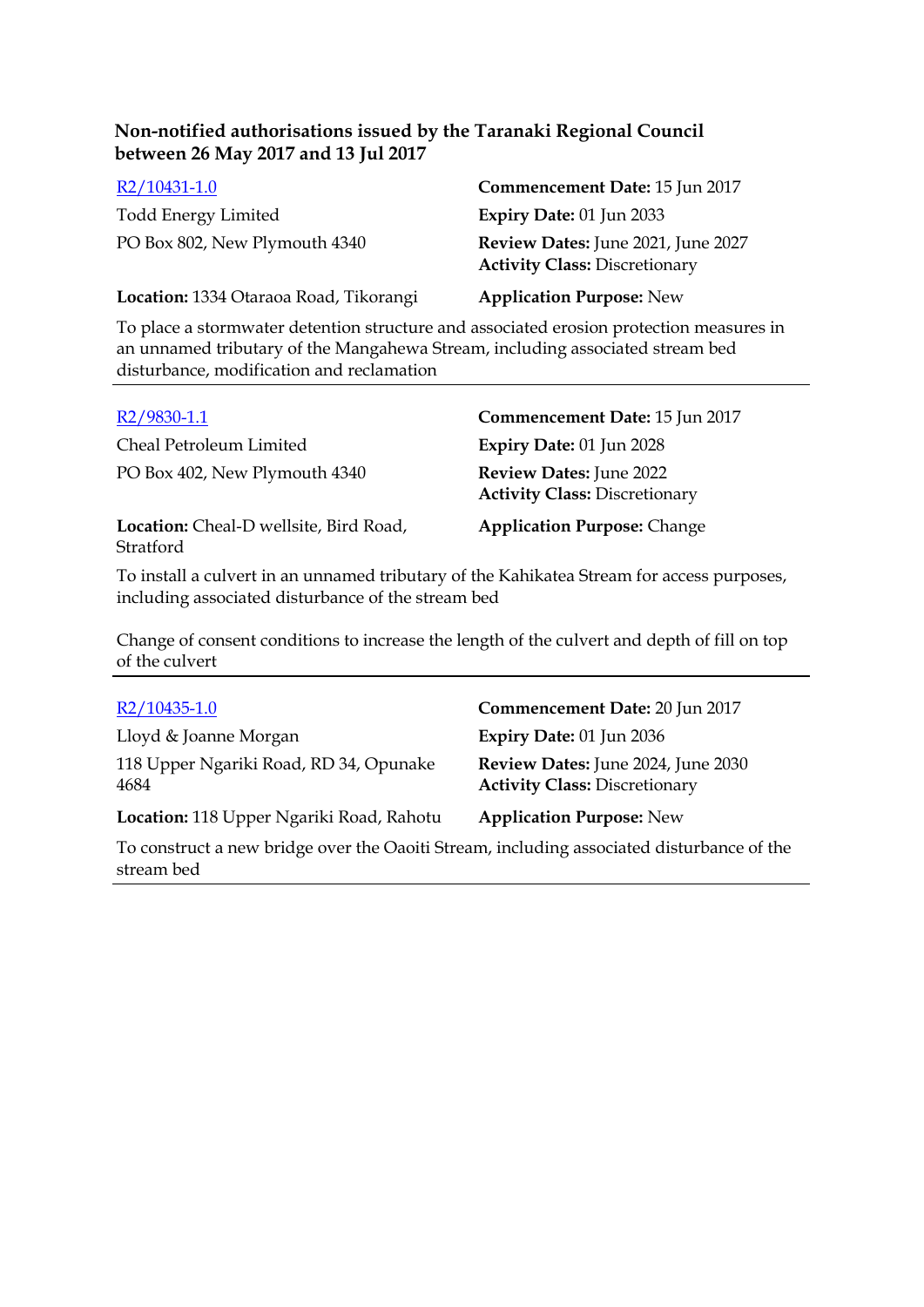| R2/7470-1.2                                             | Commencement Date: 20 Jun 2017                               |
|---------------------------------------------------------|--------------------------------------------------------------|
| Taranaki Thoroughbred Racing                            | Expiry Date: 01 Jun 2020                                     |
| PO Box 453, New Plymouth 4340                           | <b>Review Dates:</b><br><b>Activity Class: Discretionary</b> |
| Location: 130 Coronation Ave, Welbourn,<br>New Plymouth | <b>Application Purpose: Change</b>                           |

To take and use groundwater from a bore for watering of racing tracks and general purposes at the Taranaki Thoroughbred Racing Club, and filling of water tanks for watering of Council-owned gardens within New Plymouth District, and other general purposes within Pukekura Park

Change of consent conditions to reduce the provision of data to New Plymouth District Council from at least every three months to biannually and remove the condition 6 requiring GND2104 to be kept accessible

| $R2/1440-4.0$                                     | Commencement Date: 21 Jun 2017                                                        |
|---------------------------------------------------|---------------------------------------------------------------------------------------|
| A & T Pearce Family Trust                         | Expiry Date: 01 Dec 2041                                                              |
| 101 Te Arei Road East, RD 3, New Plymouth<br>4373 | Review Dates: June 2023, June 2029,<br>June 2035<br><b>Activity Class: Controlled</b> |
| Location: 101 Te Arei Road East, Lepperton        | <b>Application Purpose: Replace</b>                                                   |

To discharge farm dairy effluent onto land, and until 1 June 2020 after treatment in an oxidation pond system and a constructed drain into an unnamed tributary of the Waiongana Stream

| $R2/1982-3.0$                                                                                       | Commencement Date: 21 Jun 2017                 |
|-----------------------------------------------------------------------------------------------------|------------------------------------------------|
| <b>Medley Partners</b>                                                                              | Expiry Date: 01 Dec 2041                       |
| BT & SM Bradley, 217 Lower Normanby Road, Review Dates: June 2023, June 2029,<br>RD 28, Hawera 4678 | June 2035<br><b>Activity Class: Controlled</b> |
| Location: 217 Lower Normanby Road, Manaia Application Purpose: Replace                              |                                                |
| To discharge farm dairy effluent onto land                                                          |                                                |
| R2/10441-1.0                                                                                        | Commencement Date: 21 Jun 2017                 |
| Russell Gordon                                                                                      | <b>Expiry Date: 01 Jun 2020</b>                |
| 87b Rata Street, Inglewood 4330                                                                     | <b>Review Dates: June 2018</b>                 |

**Location:** 2397 Mokau Road, Urenui **Application Purpose:** New

To undertake vegetation disturbance activities and to discharge stormwater and sediment arising from soil disturbance activities associated with harvesting of forest, including roading and tracking onto land and into unnamed tributaries of the Mimi River

**Activity Class:** Controlled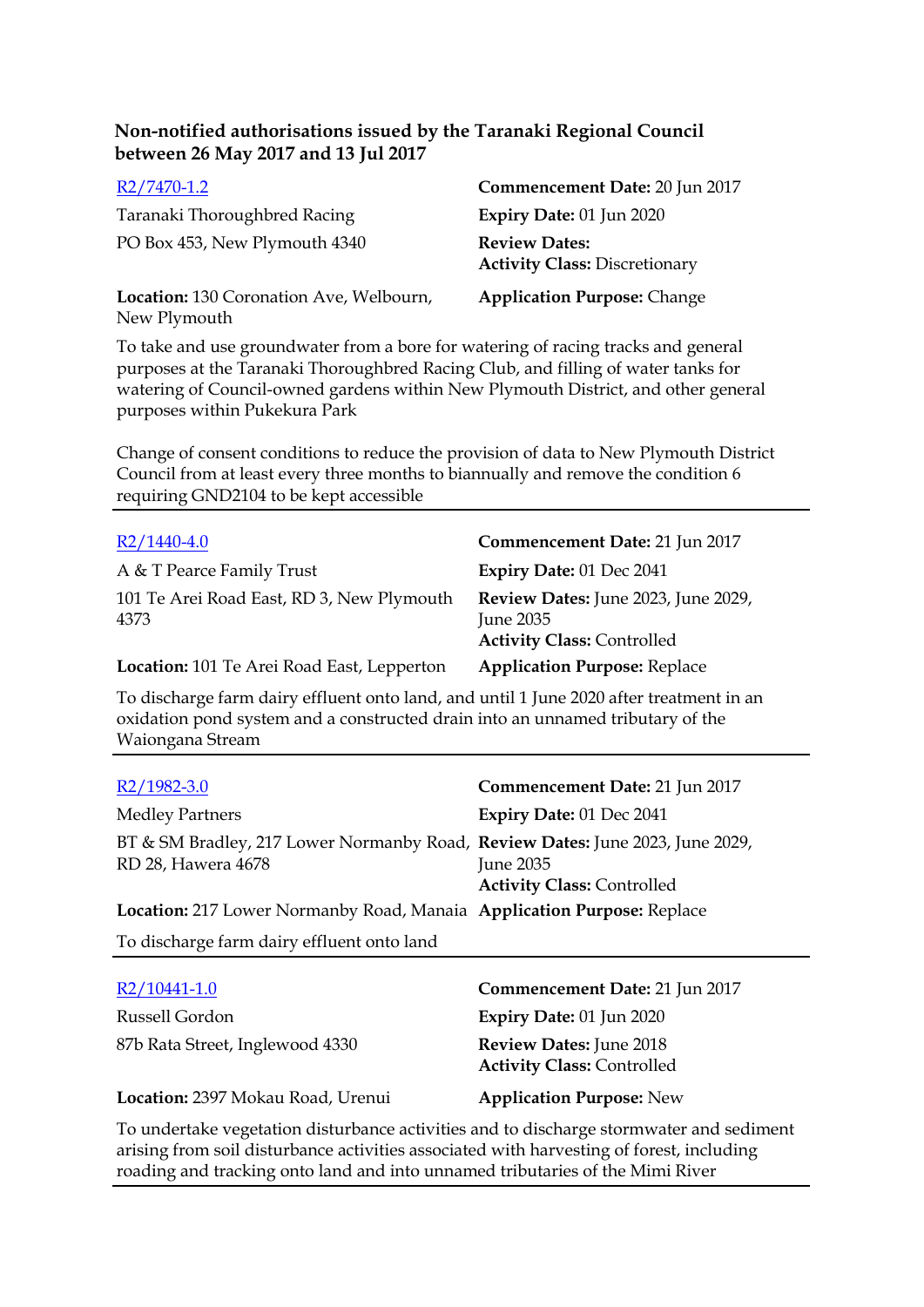PJ & RE Roberts Family Trusts **Expiry Date:** 01 Dec 2023 463A Eltham Road, RD 21, Stratford 4391 **Review Dates:**

**Location:** 463A Eltham Road, Stratford **Application Purpose:** Change To discharge farm dairy effluent onto land

R2/3720-2.1 **Commencement Date:** 22 Jun 2017 **Activity Class:** Discretionary

Change of conditions so the discharge is to land only and to increase the herd size

| $R2/3201-2.1$                                          | Commencement Date: 23 Jun 2017                               |
|--------------------------------------------------------|--------------------------------------------------------------|
| Juloss Partnership                                     | Expiry Date: 01 Dec 2023                                     |
| RN & JA Cleaver, 624 Skeet Road, RD 15,<br>Hawera 4675 | <b>Review Dates:</b><br><b>Activity Class: Discretionary</b> |
| Location: 513 Hastings Road, Matapu                    | <b>Application Purpose: Change</b>                           |
| To discharge farm dairy effluent onto land             |                                                              |

Change of conditions so the discharge is to land only and to increase the herd size

| R2/10422-1.0                                                                            | Commencement Date: 23 Jun 2017                                             |
|-----------------------------------------------------------------------------------------|----------------------------------------------------------------------------|
| Ross Bolton                                                                             | <b>Expiry Date: 01 Jun 2032</b>                                            |
| 202 Kaipi Road, RD 2, New Plymouth 4372                                                 | Review Dates: June 2020, June 2026<br><b>Activity Class: Discretionary</b> |
| Location: 202 Kaipi Road, Egmont Village                                                | <b>Application Purpose: New</b>                                            |
| To install piping in a section of an unnamed tributary of the Araheke Stream, including |                                                                            |

To install piping in a section of an unnamed tributary of the Araheke Stream, including associated stream bed disturbance and reclamation

| $R2/5056-2.0$                                                                           | Commencement Date: 23 Jun 2017                                  |
|-----------------------------------------------------------------------------------------|-----------------------------------------------------------------|
| Te Rere o Kapuni Limited - T/A Dawson Falls Expiry Date: 01 Jun 2035<br>Mountain Lodge  |                                                                 |
| PO Box 474, Hawera 4640                                                                 | Review Dates: June 2023<br><b>Activity Class: Discretionary</b> |
| Location: Dawson Falls Lodge, Egmont<br>National Park, Manaia Road, Kaponga             | <b>Application Purpose: Replace</b>                             |
| To discharge domestic effluent from an onsite wastewater treatment system onto and into |                                                                 |

To discharge domestic effluent from an onsite wastewater treatment system onto and into land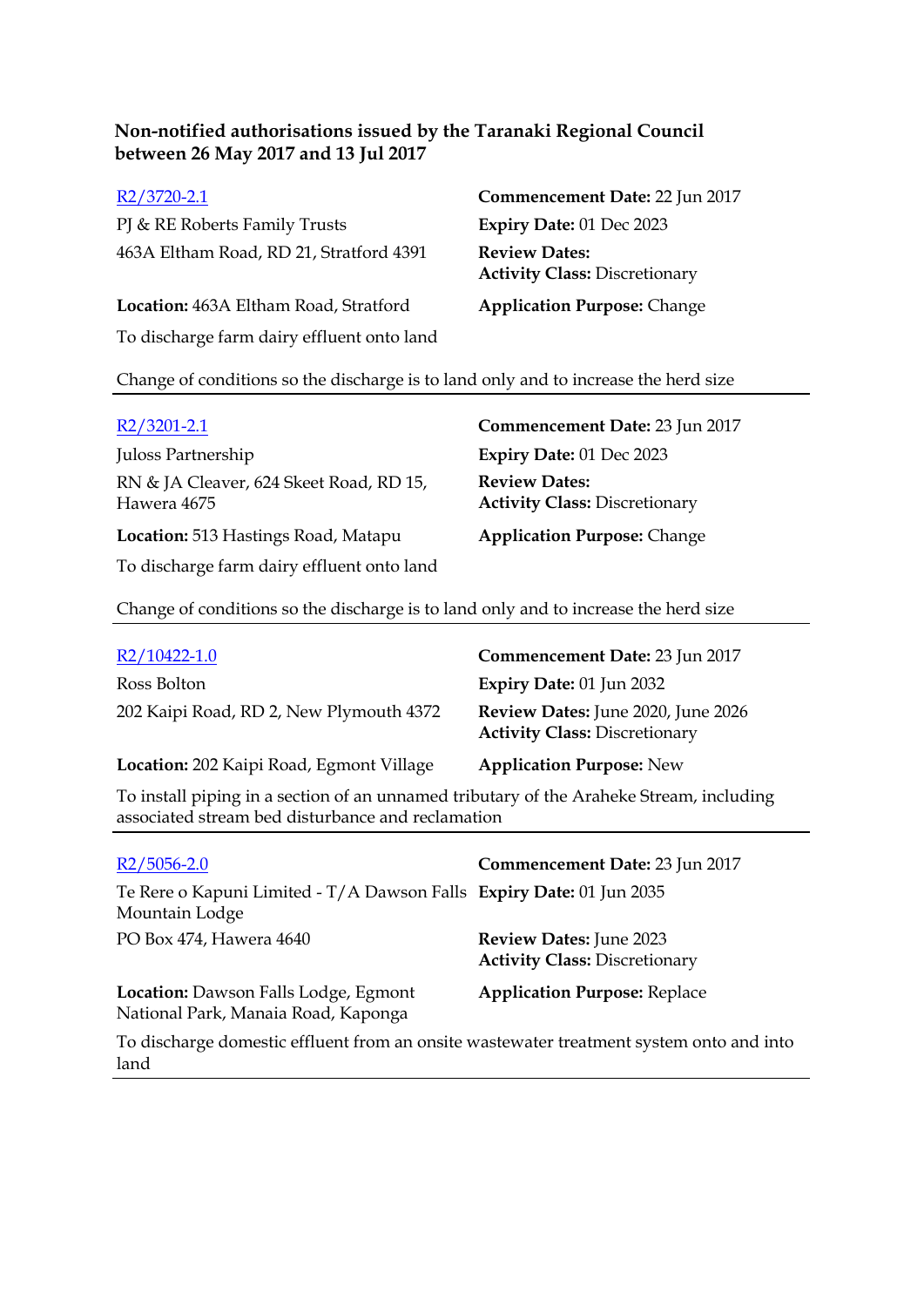| Non-notified authorisations issued by the Taranaki Regional Council |  |
|---------------------------------------------------------------------|--|
| between 26 May 2017 and 13 Jul 2017                                 |  |

| R2/1078-3.0                                                                                    | Commencement Date: 23 Jun 2017                                                               |
|------------------------------------------------------------------------------------------------|----------------------------------------------------------------------------------------------|
| <b>Tosland Trusts Partnership</b>                                                              | Expiry Date: 01 Dec 2041                                                                     |
| 260 Ahipaipa Road, RD 11, Hawera 4671                                                          | Review Dates: June 2023, June 2029,<br><b>June 2035</b><br><b>Activity Class: Controlled</b> |
| Location: 260 Ahipaipa Road, Okaiawa                                                           | <b>Application Purpose: Replace</b>                                                          |
| To discharge farm dairy effluent onto land                                                     |                                                                                              |
| $R2/3516-3.0$                                                                                  | <b>Commencement Date: 26 Jun 2017</b>                                                        |
| MJ Corric Estate                                                                               | Expiry Date: 01 Dec 2041                                                                     |
| C/- L Frost, 7E Kaitake Road, Oakura 4314                                                      | Review Dates: June 2023, June 2029,<br><b>June 2035</b><br><b>Activity Class: Controlled</b> |
| Location: 557 Upper Rama Road, Auroa                                                           | <b>Application Purpose: Replace</b>                                                          |
| To discharge farm dairy effluent onto land                                                     |                                                                                              |
| $R2/10442-1.0$                                                                                 | <b>Commencement Date: 27 Jun 2017</b>                                                        |
| Carl Morris                                                                                    | Expiry Date: 01 Jun 2033                                                                     |
| 64 Johnson Road, RD 44, Urenui 4377                                                            | Review Dates: June 2021, June 2027<br><b>Activity Class: Discretionary</b>                   |
| Location: 14 Takiroa Street, Urenui                                                            | <b>Application Purpose: New</b>                                                              |
| To discharge treated domestic effluent from an onsite wastewater treatment system into<br>land |                                                                                              |
| $R2/5365 - 2.0$                                                                                | Commencement Date: 27 Jun 2017                                                               |
| South Taranaki District Council                                                                | Expiry Date: 01 Jun 2035                                                                     |
| Chief Executive, Private Bag 902, Hawera 4640 Review Dates: June 2023, June 2029               | <b>Activity Class: Discretionary</b>                                                         |
|                                                                                                |                                                                                              |

**Location:** Inaha Water Treatment Plant, 1056 **Application Purpose:** Replace Opunake Road, Mahoe

To dam water and use a low level intake weir in the Mangatoki Stream for Inaha rural water supply scheme purposes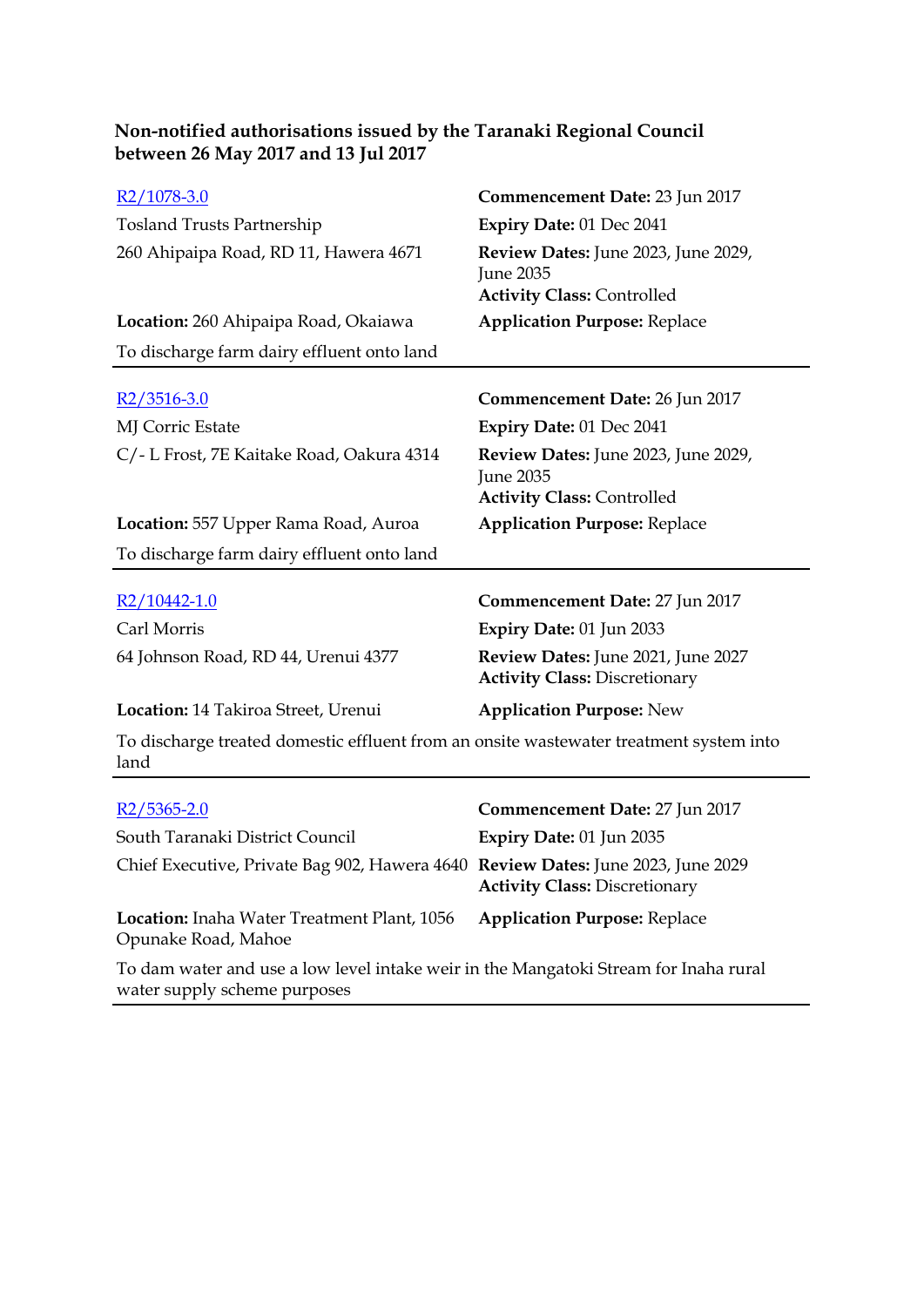| $R2/3702-3.0$                      | Commencement Date: 27 Jun 2017                                                        |
|------------------------------------|---------------------------------------------------------------------------------------|
| Paul & Deborah Collins             | <b>Expiry Date: 01 Dec 2041</b>                                                       |
| 253 Rowan Road, RD 29, Hawera 4679 | Review Dates: June 2023, June 2029,<br>June 2035<br><b>Activity Class: Controlled</b> |
| Location: 237 Rowan Road, Auroa    | <b>Application Purpose: Replace</b>                                                   |

To discharge farm dairy effluent onto land, and until 1 June 2020 after treatment in an oxidation pond system and wetland, into the Hupati Stream

| $R2/1811-4.0$                                                                                      | Commencement Date: 28 Jun 2017       |
|----------------------------------------------------------------------------------------------------|--------------------------------------|
| South Taranaki District Council                                                                    | Expiry Date: 01 Jun 2035             |
| Chief Executive, Private Bag 902, Hawera 4640 Review Dates: June 2023, June 2029                   | <b>Activity Class: Discretionary</b> |
| Location: Eltham Water Treatment Plant, 225B Application Purpose: Replace<br>Finnerty Road, Ngaere |                                      |

To discharge filter backwash from the Eltham Water Treatment Plant via a settling pond into an unnamed tributary of the Waingongoro River

| R2/3294-3.0                                | Commencement Date: 28 Jun 2017                                                               |
|--------------------------------------------|----------------------------------------------------------------------------------------------|
| PKW Farms LP                               | Expiry Date: 01 Dec 2041                                                                     |
| PO Box 241, New Plymouth 4340              | Review Dates: June 2023, June 2029,<br><b>June 2035</b><br><b>Activity Class: Controlled</b> |
| <b>Location:</b> 251 Winks Road, Manaia    | <b>Application Purpose: Replace</b>                                                          |
| To discharge farm dairy effluent onto land |                                                                                              |
|                                            |                                                                                              |
| R2/7539-2.0                                | Commencement Date: 28 Jun 2017                                                               |
| Gary & Karen Peters                        | Expiry Date: 01 Dec 2039                                                                     |
|                                            |                                                                                              |
| 50 Denbigh Road, RD 24, Stratford 4394     | Review Dates: June 2021, June 2027,<br><b>June 2033</b><br><b>Activity Class: Controlled</b> |
| Location: 50 Denbigh Road, Stratford       | <b>Application Purpose: Replace</b>                                                          |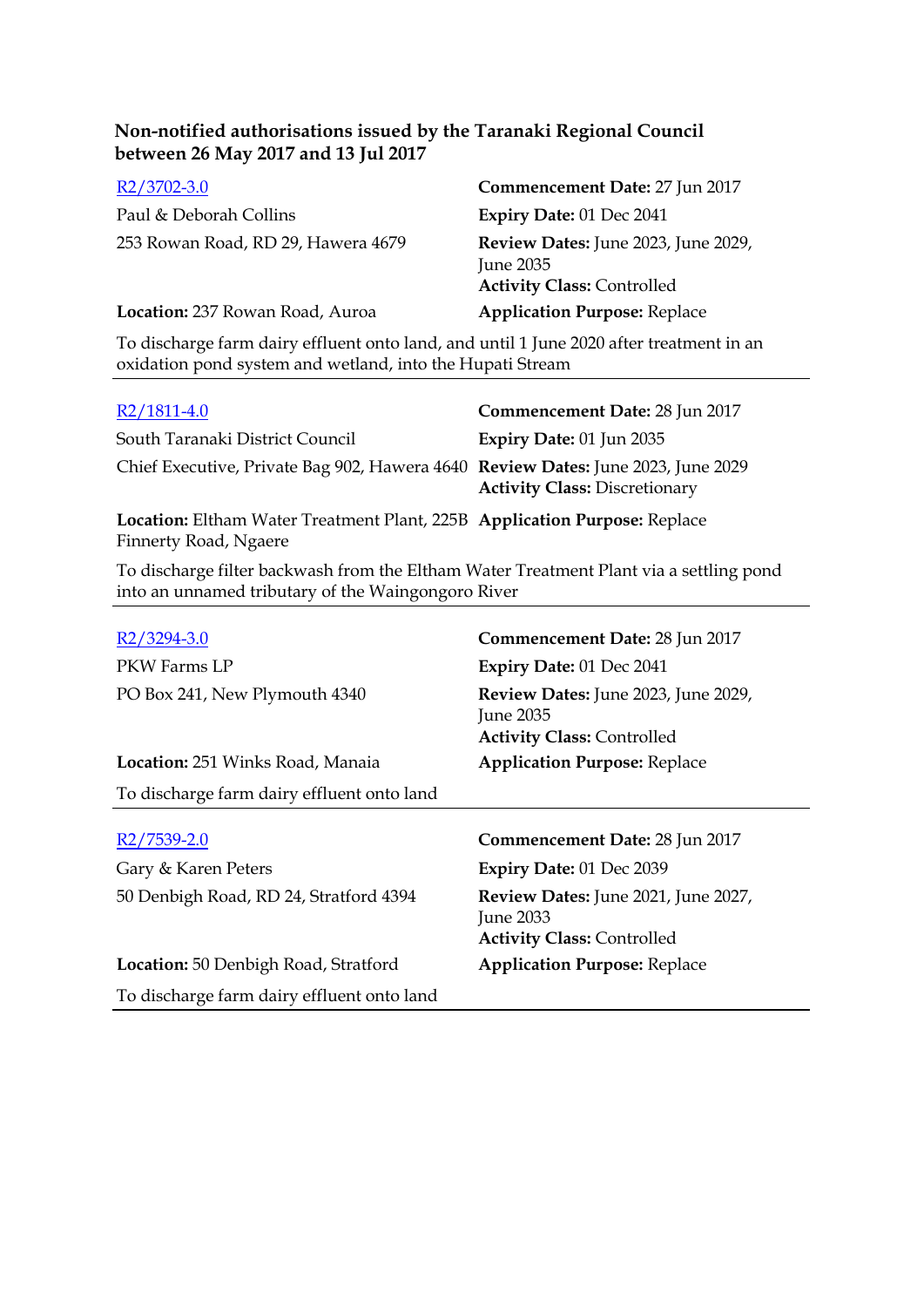| $R2/4826-3.0$                                                                           | Commencement Date: 29 Jun 2017       |
|-----------------------------------------------------------------------------------------|--------------------------------------|
| South Taranaki District Council                                                         | <b>Expiry Date: 01 Jun 2035</b>      |
| Chief Executive, Private Bag 902, Hawera 4640 Review Dates: June 2023, June 2029        | <b>Activity Class: Discretionary</b> |
| Location: 1055 Mangawhero Road, Riverlea                                                | <b>Application Purpose: Replace</b>  |
| To dam water and use a weir and water intake structure on the bed of the Otakeho Stream |                                      |
|                                                                                         |                                      |

| $R2/0846-4.0$                                                                          | Commencement Date: 29 Jun 2017                                                        |
|----------------------------------------------------------------------------------------|---------------------------------------------------------------------------------------|
| RA & HM Johnston Family Trust Partnership                                              | Expiry Date: 01 Dec 2041                                                              |
| 960 Normanby Road, RD 28, Hawera 4678                                                  | Review Dates: June 2023, June 2029,<br>June 2035<br><b>Activity Class: Controlled</b> |
| Location: 960 Normanby Road, Manaia                                                    | <b>Application Purpose: Replace</b>                                                   |
| To discharge form dairy offluent anto land and until 1 June 2020 often treatment in an |                                                                                       |

To discharge farm dairy effluent onto land, and until 1 June 2020 after treatment in an oxidation pond system, constructed drain and wetland, into the Kapuni Stream

| $R2/1932-3.0$                         | Commencement Date: 29 Jun 2017                                                        |
|---------------------------------------|---------------------------------------------------------------------------------------|
| Te Ngutu Land Holding Company Limited | Expiry Date: 01 Dec 2041                                                              |
| 907 Ahipaipa Road, RD 15, Hawera 4675 | Review Dates: June 2023, June 2029,<br>June 2035<br><b>Activity Class: Controlled</b> |
| Location: 113 McLean Road, Okaiawa    | <b>Application Purpose: Replace</b>                                                   |

To discharge farm dairy effluent onto land, and until 1 June 2021 after treatment in an oxidation pond system, into an unnamed tributary of the Waingongoro River

| $R2/9965-1.0$                                                                                          | Commencement Date: 04 Jul 2017                                                                  |
|--------------------------------------------------------------------------------------------------------|-------------------------------------------------------------------------------------------------|
| Roxton Trust                                                                                           | <b>Expiry Date: 01 Jun 2034</b>                                                                 |
| 265 Kakaramea Road, RD 2, Patea 4598                                                                   | Review Dates: June 2022, June 2025,<br><b>June 2028</b><br><b>Activity Class: Discretionary</b> |
| Location: 265 Kakaramea Road, Kakaramea                                                                | <b>Application Purpose: New</b>                                                                 |
| The together that the commences of rations and of the IZ others. Organized the fund that acceptance of |                                                                                                 |

To install piping in an unnamed tributary of the Kaikura Stream, including associated stream bed disturbance and reclamation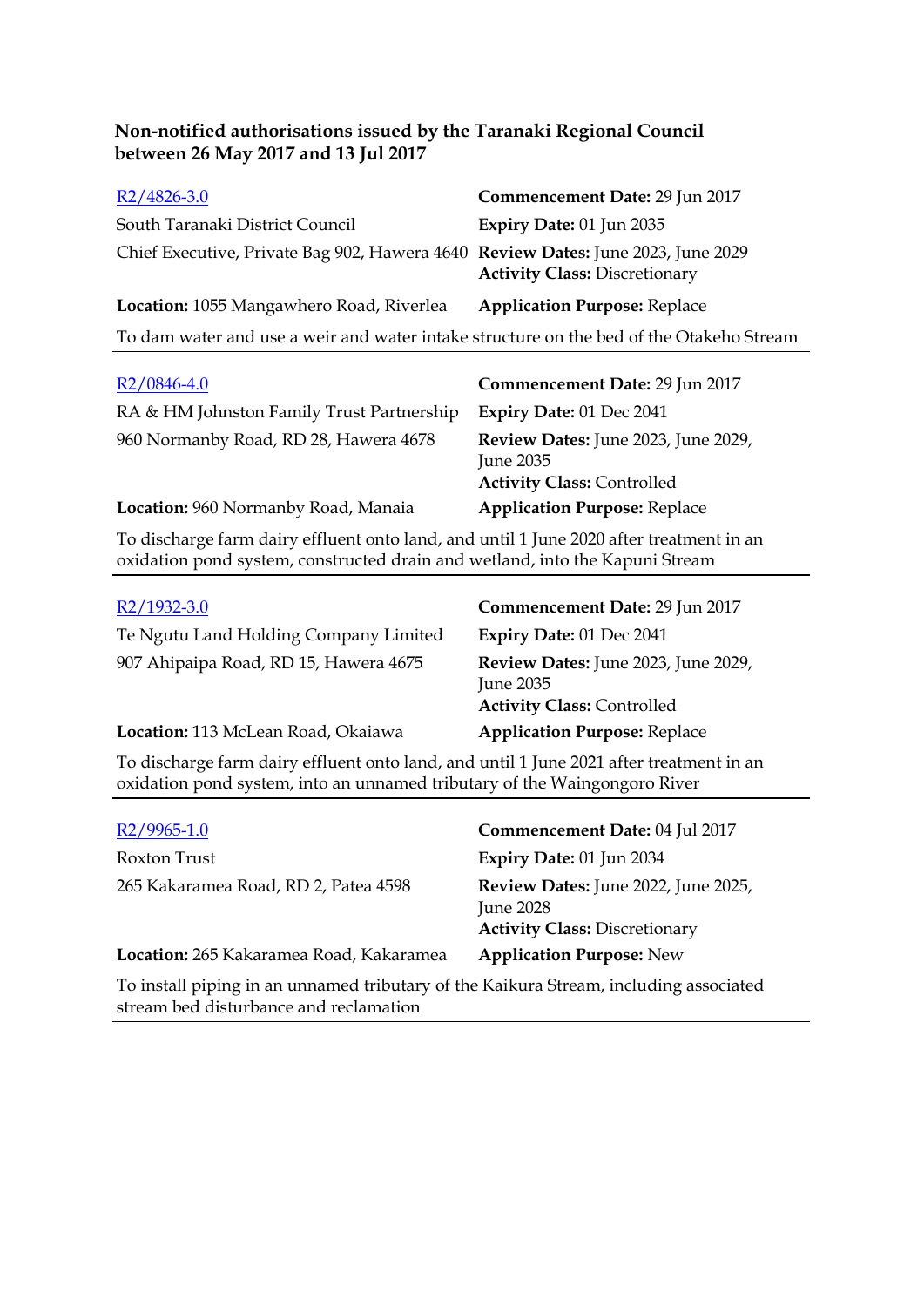| R2/10408-1.0                            | Commencement Date: 04 Jul 2017                                                                                                                     |
|-----------------------------------------|----------------------------------------------------------------------------------------------------------------------------------------------------|
| Roxton Trust                            | Expiry Date: 01 Jun 2034                                                                                                                           |
| 265 Kakaramea Road, RD 2, Patea 4598    | Review Dates: June 2018, June 2020,<br>June 2022, June 2024, June 2026, June 2028,<br>June 2030, June 2032<br><b>Activity Class: Discretionary</b> |
| Location: 265 Kakaramea Road, Kakaramea | <b>Application Purpose: New</b>                                                                                                                    |

To install a culvert in the Kaikura Stream, including the associated disturbance of the stream bed

| $R2/2783-3.0$                          | Commencement Date: 04 Jul 2017                                                        |
|----------------------------------------|---------------------------------------------------------------------------------------|
| RM & HR Whyte Trust                    | Expiry Date: 01 Dec 2041                                                              |
| 810 Hastings Road, RD 15, Hawera 4675  | Review Dates: June 2023, June 2029,<br>June 2035<br><b>Activity Class: Controlled</b> |
| Location: 800 Hastings Road, Mangatoki | <b>Application Purpose: Replace</b>                                                   |

To discharge farm dairy effluent onto land, and until 1 June 2020 after treatment in an oxidation pond system, into the Mangatoki Stream

| R2/10443-1.0                                                                                                                                                                              | Commencement Date: 05 Jul 2017                            |
|-------------------------------------------------------------------------------------------------------------------------------------------------------------------------------------------|-----------------------------------------------------------|
| Ryman Healthcare Limited                                                                                                                                                                  | Expiry Date: $01$ Jun 2022                                |
| PO Box 771, Christchurch 8140                                                                                                                                                             | <b>Review Dates:</b><br><b>Activity Class: Controlled</b> |
| $L_{\text{scat}}(2.00 \text{ R})$ and $L_{\text{scat}}(1.00 \text{ R})$ and $L_{\text{scat}}(2.00 \text{ R})$ and $L_{\text{scat}}(2.00 \text{ R})$ and $L_{\text{scat}}(1.00 \text{ R})$ |                                                           |

**Location:** 83 Barrett Road, Whalers Gate, New **Application Purpose:** New Plymouth

To discharge stormwater and sediment from earthworks associated with the extension of the Jean Sandel Retirement Village into a pipe and into an unnamed tributary of the Mangaotuku Stream

| R2/10413-1.0                                                                                                                              | Commencement Date: 06 Jul 2017                                             |  |
|-------------------------------------------------------------------------------------------------------------------------------------------|----------------------------------------------------------------------------|--|
| <b>First Gas Limited</b>                                                                                                                  | Expiry Date: 01 Jun 2032                                                   |  |
| Private Bag 2020, New Plymouth 4342                                                                                                       | Review Dates: June 2020, June 2026<br><b>Activity Class: Discretionary</b> |  |
| Location: 435 Hurford Road, Omata                                                                                                         | <b>Application Purpose: New</b>                                            |  |
| To install piping in an unnamed tributary of the Tapuae Stream, including the associated<br>realignment and disturbance of the stream bed |                                                                            |  |